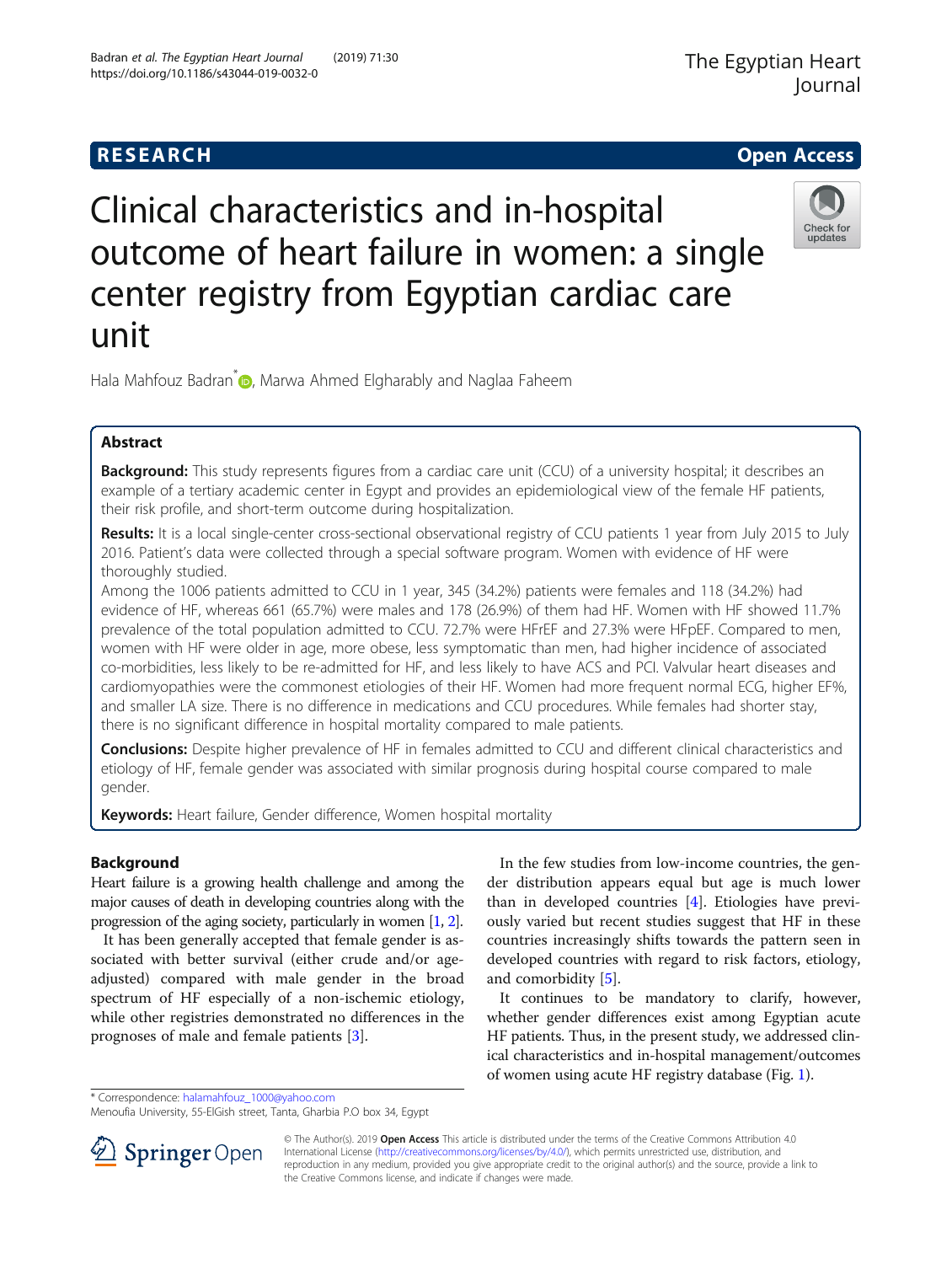<span id="page-1-0"></span>

# Methods

#### Baseline patient data

The present study is a single-center, prospective observational study. We enrolled 1006 consecutive patients > 18 years old with emergency admission to the CCU in university hospitals, a representative to tertiary academic center in Egypt between July 2015 and July 2016. Patients included in the study were those hospitalized due to worsening HF or new onset as the leading cause of admission. Patients in stages C–D HF were included in focused analysis [[6](#page-8-0)]. The diagnosis of HF was based on the Framingham criteria for clinical HF [[6\]](#page-8-0). The entry data were gathered by using an electronic data capture system; it included demographic data, etiology of HF, medical history, patient presentation, functional status, laboratory findings, and medications. The study data were collected on admission and throughout the hospital course by the expert registry team.

Definitions of the all variables registered from the patients, outcome parameters as well as the diagnosis of disease entity like cardiogenic shock, ACS infective endocarditis, and cardiomyopathies, were carried out following the American College of Cardiology (ACC) clinical data standards [\[7](#page-8-0)]. Valvular heart disease was defined as moderate to severe aortic and/or mitral valve disease with or without a previous history of valvular surgery, while hypertensive heart disease was defined as the presence of concentric left ventricular hypertrophy (mean thickness of the ventricular septum and LV posterior wall  $\geq 12$  mm) in patients with a history of or receive treatment for hypertension.

Clinical characteristics, risk factors, and previous history were determined. All included patients are symptomatic functional class (NYHA) II–IV. In the emergency department, the handling physician diagnosed HF within 30 min of admission (depending on the described criteria) by filling out a patient standard report form. HF was defined as new-onset HF or acute decompensation of chronic HF with symptoms that were sufficient to warrant hospitalization [[7](#page-8-0)].

The Charlson comorbidity index (CCI) [\[7](#page-8-0)] is a method that predicts mortality by classifying or weighting comorbidities like stroke, renal disease, liver disease, and cancer. It is an intensive care index utilized by health researchers to assess disease burden and considered to be an applicable prognostic indicator for mortality.

### Outcomes

The status of registered patients was surveyed during hospitalization; the following information was obtained: duration of hospital stay, death, and patient destination after discharge (home or ward).

#### Statistical analysis

All demographic, clinical characteristics, medications, and intervention were compared using  $\chi^2$  test for categorical variables and unpaired  $t$  test for continuous variables. The relationship between gender and hospital outcomes was assessed using logistic regression analysis. Cox proportional hazard modeling was employed to allcause mortality during hospital course. Recorded data were analyzed using the Statistical Package for Social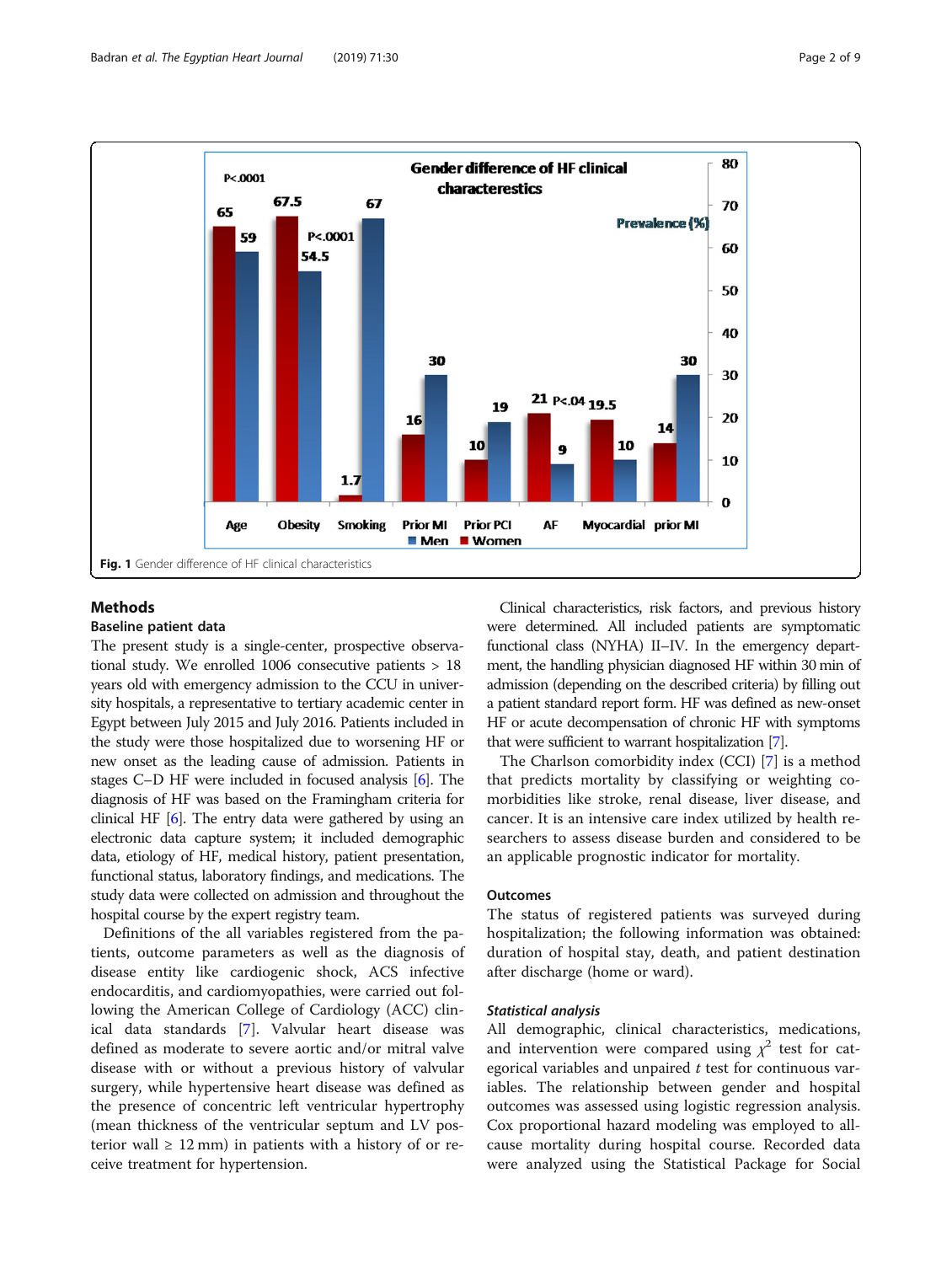Sciences, version 20.0 (SPSS Inc., Chicago, Illinois, USA). Quantitative data were expressed as mean ± SD. Qualitative data were expressed as frequency and percentage, and P value less than 0.05 was considered significant. Adjusted outcomes were presented as hazard ratio (HR) with 95% confidence interval (CI).

# Results

Baseline characteristics of women and men with HF, women with and without HF, and comparison of women with HFrEF and HFpEF are listed in Tables 1, [2,](#page-4-0) and [3](#page-5-0). Among the 1006 patients admitted to CCU in 1 year, 345(34.2%) patients were females and 118 (34.2%) had evidence of HF, whereas 661 (65.7%) were males; 178 (26.9%) of them had HF. Regarding the HF type, in women, 73 (61.9%) had HFrEF versus 113 (63.5%) in men,  $P = 0.345$ , while 45 (38.1%) had HFpEF versus 65 (36.5%) in men,  $P = 0.378$ .

#### Comparison between women and men with HF

Women with HF were older in age, more obese, and less symptomatic than men. Women had higher incidence of associated comorbidities like liver failure, respiratory failure, and cellulitis. On the contrary, the prevalence of smoking, addiction, and previous MI and PCI were lower in women than in men. Women are less liable to be repeatedly admitted to the hospital for HF and less likely to have ischemic heart disease as underling etiology of HF. However, valvular heart diseases (VHD), atrial fibrillation (AF), and cardiomyopathies were more likely to be the etiologies of their HF (Fig. [2\)](#page-6-0).

Accordingly, with the lower prevalence of coronary heart disease, women were less likely to undergo percutaneous coronary intervention (PCI) or coronary artery bypass grafting (CABG). Meanwhile, women treated with implantable cardioverter defibrillator (ICD) and/or cardiac resynchronization therapy (CRT) and cardiac pacemakers at similar frequencies as men with HF.

Compared to men, women with HF had more normal ECG: 36 (30.5%) versus 36 (20.2%)  $P < 0.01$ , more prevalence of left anterior hemiblock (LAH) 5 (4.2%) versus 2 (1.1%)  $P < 0.02$ , AF 30 (25.4%) versus 30 (16%)  $P < 0.04$ , and less likely to have LBBB 15 (12.7%) versus 60  $(33.7\%)$ ,  $P < 0.00001$ . Regarding echocardiographic data, women had higher EF% 47 ± 13 versus 40 ± 13, P < 0.05 and smaller LA size  $18.18 \pm 18$  versus  $22.69 \pm 19$ ,  $P \lt \sqrt{ }$ 0.04; nevertheless, there was no considerable difference between women and men in grades of diastolic dysfunction, severity of mitral regurg, RWMA or  $E/e'$  ( $P = NS$ ), or routine laboratory workup.

There was no significant difference in medications of invasive procedures like central venous pressure (CVP), endotracheal intubation, pacemakers, or ventilation prescribed during CCU admission between women and men.

Table 1 Characteristics of HF according to gender

|                        | Male, $n = 178$ | Female, $n = 118$ | P value |
|------------------------|-----------------|-------------------|---------|
| HFrEF                  | 113 (63.5%)     | 73 (61.9%)        | 0.579   |
| Age                    | $59.9 \pm 9$    | $65.3 \pm 11$     | 0.0001  |
| BMI                    | $29.84 \pm 3.2$ | $31.63 \pm 4$     | 0.01    |
| Obesity                | 81 (54.5%)      | 80 (67.8%)        | 0.000   |
| DΜ                     | 74 (41.6%)      | 45(38.1%)         | 0.628   |
| HTN                    | 109 (61.2%)     | 67(56.8%)         | 0.470   |
| Dyslipidemia           | 59 (33.1%)      | 47(39.8%)         | 0.266   |
| Smoking                | 120 (67%)       | 2 (1.7%)          | 0.000   |
| Previous MI            | 52 (29.6%)      | 19 (16.1%)        | 0.019   |
| Previous PCI           | 34 (19.1%)      | 12 (10.2%)        | 0.043   |
| Prior CABG             | 18 (10.1%)      | 8 (6.78%)         | 0.226   |
| Valve surgery          | 8 (4.5%)        | 6 (5.1%)          | 0.339   |
| Addiction              | 13 (7.3%)       | $0(0\%)$          | 0.001   |
| <b>STEMI</b>           | 22 (12.4%)      | 16 (14%)          | 0.329   |
| UA/NSTEMI              | 16 (9%)         | 21 (8.5%)         | 0.878   |
| Cardiogenic shock      | 39 (22%)        | 25 (21.2%)        | 0.351   |
| CHB                    | 3(1.7%)         | $1(0.8\%)$        | 0.296   |
| AF/Flutter             | 16 (8.9%)       | 25 (21.2%)        | 0.041   |
| ΙE                     | $1(0.6\%)$      | $1(0.8\%)$        | 0.916   |
| PE                     | $1(0.6\%)$      | 3(2.5%)           | 0.148   |
| Aortic dissection      | $1(0.6\%)$      | 3(2.5%)           | 0.148   |
| Cardiomyopathies       | 18 (10.1%)      | 23 (19.5%)        | 0.011   |
| Chest pain (CP)        | 35 (19.7%)      | 25 (21.2%)        | 0.199   |
| Orthopnea              | 118 (66%)       | 80 (67.8%)        | 0.195   |
| PND                    | 40 (22.5%)      | 16 (13.6%)        | 0.040   |
| Palpitations           | 18 (10.1%)      | 14 (11.9%)        | 0.191   |
| Syncope                | 10 (5.62%)      | 1(0.85%)          | 0.024   |
| Cough                  | 55 (30.9%)      | 38 (32.2%)        | 0.704   |
| Edema                  | 63 (35.4%)      | 38 (32.2%)        | 0.847   |
| Pacemaker              | 5(2.8%)         | 2(1.7%)           | 0.320   |
| ICD                    | $0(0\%)$        | 1(0.85%)          | 0.163   |
| Killip class           |                 |                   |         |
| I                      | 33 (18.5%)      | 11 (5.9%)         | 0.023   |
| Ш                      | 8 (4.5%)        | 6 (5.1%)          | 0.211   |
| Ш                      | 32 (18%)        | 27(22.8%)         | 0.119   |
| ${\sf IV}$             | 102 (57%)       | 71 (60.2%)        | 0.176   |
| Pricardiocentesis      | 3(1.7%)         | 1(0.85%)          | 0.541   |
| Thazides               | 22 (12.4%)      | 8 (6.8%)          | 0.119   |
| Loop diuretics         | 109 (61%)       | 68(57.6%)         | 0.535   |
| Nitrates               | 103 (58%)       | 67 (56.8%)        | 0.853   |
| Warfarin               | 63 (35.4%)      | 31 (26.3%)        | 0.099   |
| Clopedogril            | 75 (42.1%)      | 58 (49.2%)        | 0.235   |
| Aldesterone antagonist | 88 (49.4%)      | 50 (42.4%)        | 0.233   |
| Digixon                | 67 (37.6%)      | 32 (27.1%)        | 0.060   |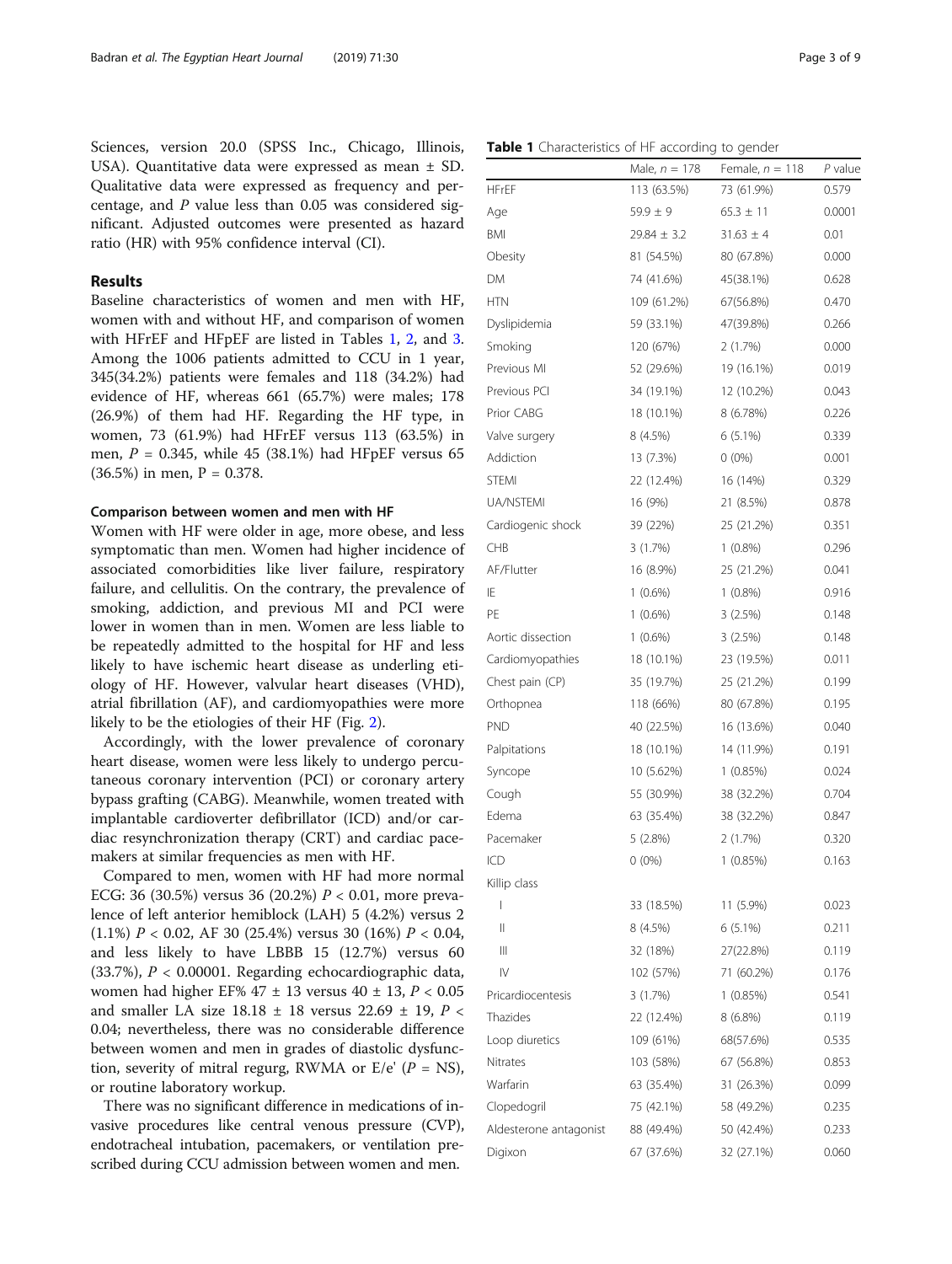Table 1 Characteristics of HF according to gender (Continued)

|                         | Male, $n = 178$ | Female, $n = 118$ | $P$ value |
|-------------------------|-----------------|-------------------|-----------|
| Duration of stay        | $8.71 \pm 7$    | $7.06 \pm 5$      | 0.020     |
| Mortality               | 19 (10.7%)      | 13(11.1%)         | 0.740     |
| <b>HFpEF</b>            | 65 (36.5%)      | 45(38.1%)         | 0.524     |
| Sepsis                  | $1(0.6\%)$      | 3(2.5%)           | 0.254     |
| Pneumonia               | 5 (2.81%)       | $6(5.1\%)$        | 0.204     |
| AKI                     | 23 (13%)        | 12 (10.2%)        | 0.336     |
| <b>CKD/ESRD</b>         | 7(4%)           | 3(2.5%)           | 0.291     |
| Resp. failure           | $O(0\%)$        | $4(3.4\%)$        | 0.016     |
| liver failure           | $1(0.6\%)$      | $9(7.6\%)$        | 0.000     |
| Tamponade               | $1(0.6\%)$      | 3(2.5%)           | 0.254     |
| GIT bleeding            | $1(0.6\%)$      | 3(2.5%)           | 0.148     |
| <b>CCI</b>              | 167 (93%)       | 112 (94%)         | 0.692     |
| Previous MI             | 54 (30.3%)      | 17 (14.4%)        | 0.003     |
| Previous CHF            | 85 (47.8%)      | 42 (35.6%)        | 0.054     |
| <b>PVD</b>              | 5 (2.8%)        | 2(1.7%)           | 0.296     |
| <b>CVA/TIA</b>          | $9(5.1\%)$      | 10 (8.5%)         | 0.167     |
| Hemiplegia              | $1(0.6\%)$      | 2(1.7%)           | 0.220     |
| <b>COPD</b>             | 15 (8.4%)       | 10 (8.5%)         | 0.351     |
| VHD                     | 14 (7.8%)       | 18(15.2%)         | 0.020     |
| Peptic ulcer            | $0(0\%)$        | $1(0.85\%)$       | 0.163     |
| Cancer                  | $0(0\%)$        | 1(0.85%)          | 0.163     |
| Depression              | $1(0.6\%)$      | 2(1.7%)           | 0.220     |
| Dementia                | 6(3.4%)         | 3(2.5%)           | 0.328     |
| Metastasis              | $1(0.6\%)$      | 3(2.5%)           | 0.148     |
| Endotracheal intubation | 27 (15.2%)      | 15 (13%)          | 0.553     |
| <b>HIV</b>              | $1(0.6\%)$      | 1(0.85%)          | 0.336     |
| Cellulitis              | $1(0.6\%)$      | 9(7.6%)           | 0.000     |
| PCI                     | 20 (11.2%)      | 7 (6%)            | 0.021     |
| <b>CRT</b>              | 3 (1.68%)       | 2 (1.69%)         | 0.329     |
| Mechanical ventilation  | 28 (15.7%)      | 15 (22%)          | 0.471     |
| <b>CVP</b>              | 121 (68%)       | 71 (60%)          | 0.168     |
| CА                      | 4 (2.25%)       | 5 (4.24%)         | 0.329     |
| DC shock                | 8 (4.5%)        | 1(0.85%)          | 0.044     |
| Coma                    | $1(0.6\%)$      | $0(0\%)$          | 0.437     |
| Fever                   | $1(0.6\%)$      | 1(0.85%)          |           |
| Hemoptysis              | $0(0.6\%)$      | 1(0.85%)          |           |
| Lanoxin toxicisty       | $0(0\%)$        | 1(0.85%)          |           |
| Mechanical ventilation  | 28 (15.7%)      | 15(21.7%)         | 0.471     |
| Amiodarone              | 17 (9.6%)       | 7 (14.4%)         | 0.200     |
| UFH                     | 62(34.8%)       | 34(28.8%)         | 0.279     |
| LMWH                    | 100(56.2%)      | 79 (67%)          | 0.064     |
| Lytic therapy           | 45 (25.3%)      | 32(27.1%)         | 0.724     |

|  | Table 1 Characteristics of HF according to gender (Continued) |  |  |  |
|--|---------------------------------------------------------------|--|--|--|
|  |                                                               |  |  |  |

|                  | Male, $n = 178$ | Female, $n = 118$ | $P$ value |
|------------------|-----------------|-------------------|-----------|
| <b>ACEI/ARBS</b> | 112(62.9%)      | 78(66.1%)         | 0.741     |
| Warfarin         | 22 (12.4%)      | 22(18.6%)         | 0.137     |
| Beta-blockers    | 61 (34.3%)      | 45 (38%)          | 0.794     |
| Survivors        | 159 (89%)       | 105 (88%)         | 0.750     |

BMI body mass index, DM diabetes mellitus, HTN hypertension, STEMI ST segment elevation myocardial infarction, UA unstable angina, IE infective endocarditis, PE pulmonary embolism, PND paroxysmal nocturnal dyspnea, CHB complete heart block, Af atrial flutter, AF atrial fibrillation, CCI Charlson comorbidity index, PCI percutaneous coronary intervention, CA coronary angiography, CVA cerebrovascular accident

Women with HF showed shorter stay in CCU compared to men. The mortality risk during hospitalization did not differ by gender (Fig. [3\)](#page-6-0).

#### Comparison between women with and without HF

Comparing the 118 females with HF to 277 patients without HF (Table [2](#page-4-0)), HF females were older, more obese with higher BMI, had prevalent prior MI, with more PCI, CABG, and valve surgery. Females with HF had a higher prevalence of STEMI, NSTEMI/UA, pulmonary embolism (PE), infective endocarditis (IE), and aortic dissection and higher incidence of significant arrhythmias like AF and CHB. More hemodynamic compromise is recorded in HF female's subgroup including higher heart rate and more hypotension. Additionally, women with HF had more frequent associated comorbidities, hepatic diseases, GIT bleeding, CVD, dementia, respiratory failure, peptic ulcer, and pneumonia. However, non-HF women had higher prevalence of cancer and autoimmune diseases.

On ECG, women with HF had higher prevalence of voltage criteria 14 (11.9%) versus 1 (0.44%), P < 0.0001, AF [30(25%) versus  $11(4%)$ ]  $P < 0.0001$  pathologic Q wave 36 (30.5%) versus 62 (22.4%) P < 0.0001 compared to non-HF subgroup.

Regarding laboratory workup, women with HF had higher LDL level  $(154.15 \pm 38 \text{ versus } 140.88 \pm 33 \text{ mg/dl})$  $P < 0.01$ ), FBS (209.66  $\pm$  145 versus 149.76  $\pm$  108 mg/dl,  $P < 0.001$ ) higher A1c level 9.03  $\pm$  2 versus 7.83  $\pm$  3,  $P <$ 0.001, higher creatinine level  $(2.24 \pm 3.2 \text{ versus } 1.41 \pm 1$ mg/dl), ALT (65.7  $\pm$  68 versus 42.41  $\pm$  34 u, P < 0.0001) and higher INR ratio (1.54  $\pm$  1 versus 1.21  $\pm$  1, mg/dl, P  $< 0.001$ ), lower hemoglobin (10.96  $\pm$  3 versus12.00  $\pm$  1, gm/dl  $P < 0.0001$ ) and albumin (3.86  $\pm$  1 versus 4.03  $\pm$ 1 mg/dl,  $P < 0.001$ .

The higher risk profile of women with HF is associated with increased mortality risk despite similar duration of hospital stay.

#### HFrEF and HFpEF in women

Unexpectedly, HFrEF was the commonest type of HF 73 (61.9%) versus HFpEF 45 (38.1%) in females ( $P < 0.001$ );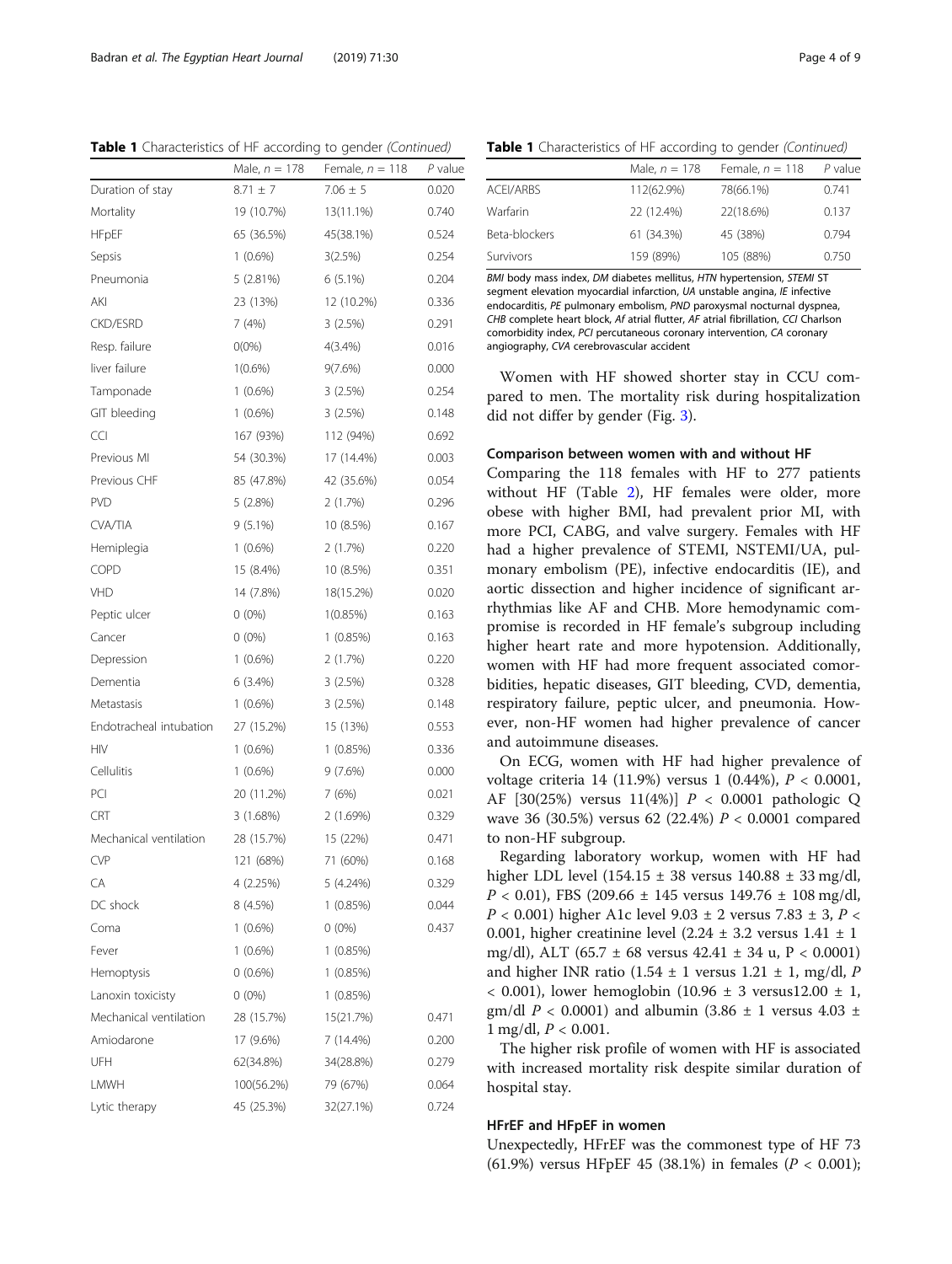<span id="page-4-0"></span>Table 2 Clinical characteristics and co morbidities of females with and without HF

|                            | No HF, $N = 277$ | $HF. N = 118$   | $P$ value |                          | No HF, $N = 277$ | $HF, N = 118$ | $P$ value |
|----------------------------|------------------|-----------------|-----------|--------------------------|------------------|---------------|-----------|
| Clinical data and etiology |                  |                 |           | Associated comorbidities |                  |               |           |
| Age                        | $49.8 \pm 14.5$  | $60.3 \pm 10.5$ | 0.000     | Sepsis/shock             | $5(1.8\%)$       | 3(2.5%)       | 0.049     |
| <b>BMI</b>                 | $30.35 \pm 3.1$  | $31.6 \pm 4$    | 0.000     | Pneumonia                | $5(1.8\%)$       | $6(5.1\%)$    | 0.025     |
| Obesity                    | 150 (54.5%)      | 80 (67.8%)      | 0.012     | AKI                      | 20 (7.22%)       | 12 (10.17%)   | 0.114     |
| DM                         | 125 (41.6%)      | 45 (38.1%)      | 0.199     | <b>CKD/ESRD</b>          | $6(2.2\%)$       | 3(2.5%)       | 0.136     |
| <b>HTN</b>                 | 121 (61.2%)      | 67 (56.8%)      | 0.017     | Respir failure           | 2(0.72%)         | 4 (3.4%)      | 0.019     |
| Dyslipidemia               | 86 (33.1%)       | 47 (39.8%)      | 0.091     | Liver failure            | 1(0.36%)         | 9(7.6%)       | 0.000     |
| Smoking                    | 153 (67.4%)      | 2(1.7%)         | 0.619     | Tamponade                | 9(3.25%)         | 3(2.5%)       | 0.021     |
| Previous MI                | 10 (3.6%)        | 19 (16.1%)      | 0.000     | GIT bleeding             | 1(0.36%)         | 3(2.5%)       | 0.047     |
| Previous PCI               | 10 (3.6%)        | 12 (10.2%)      | 0.004     | Previous MI              | $6(2.2\%)$       | 17 (14.4%)    | 0.000     |
| Previous CABG              | $3(1.1\%)$       | 8 (6.78%)       | 0.001     | Prior CHF                | $3(1.1\%)$       | 42 (35.6%)    | 0.000     |
| Valve surgery              | $0(0\%)$         | $6(5.1\%)$      | 0.000     | PVD                      | $3(1.1\%)$       | 2(1.7%)       | 0.123     |
| Addiction                  | 3(7.3%)          | $0(0\%)$        | 0.256     | <b>CVA/TIA</b>           | $5(1.8\%)$       | 10 (8.5%)     | 0.001     |
| <b>STEMI</b>               | 55 (20%)         | 16 (14%)        | 0.053     | Hemiplegia               | 1(0.36%)         | 2(1.7%)       | 0.052     |
| UA/NSTEMI                  | 74 (26.7%)       | 21 (8.5%)       | 0.000     | COPD                     | 14 (5.1%)        | 10 (8.5%)     | 0.056     |
| Cardiogenic shock          | $0(0\%)$         | 25 (21.2%)      | 0.000     | DM/end organ damage      | 7(2.5%)          | $8(6.8\%)$    | 0.017     |
| CHB                        | 32 (11.6%)       | $1(0.8\%)$      | 0.000     | Mild liver dis           | $5(1.8\%)$       | 1(0.85%)      | 0.111     |
| AF/Flutter                 | 25 (9%)          | 22 (18.6%)      | 0.007     | Severe liver dis         | 2(0.72%)         | 1(0.85%)      | 0.139     |
| IE                         | 8(3%)            | $1(0.8\%)$      | 0.000     | peptic ulcer             | $0(0\%)$         | 1(0.85%)      | 0.043     |
| PE                         | 79 (28.5%)       | 3(2.5%)         | 0.000     | Cancer                   | 12 (4.33%)       | 1(0.85%)      | 0.031     |
| Aortic dissection          | $1(0.4\%)$       | 3(2.5%)         | 0.047     | Metastasis               | 8 (2.88%)        | 3(2.5%)       | 0.26      |
| HR (b/min)                 | $108.9 \pm 38$   | $110 \pm 37$    | 0.758     | Dementia                 | $0(0\%)$         | 3(2.5%)       | 0.004     |
| SBP (mmHg)                 | $128.7 \pm 29$   | $121.54 \pm 37$ | 0.03      | Autoimmu. D              | 13 (4.7%)        | 3(2.5%)       | 0.009     |
| DBP (mmHg)                 | $80.2 \pm 18$    | $75.3 \pm 20.5$ | 0.01      | <b>CCI</b>               | 277 (100%)       | 112 (94.9%)   | 0.000     |
| Hospital stay (days)       | $7.14 \pm 6$     | $7.06 \pm 5$    | 0.892     | Mortality (%)            | 14 (5.1%)        | 13 (11.1%)    | 0.041     |

BMI body mass index, DM diabetes mellitus, HTN hypertension, STEMI ST segment elevation myocardial infarction, UA unstable angina, IE infective endocarditis, PE pulmonary embolism, CHB complete heart block, Af atrial flutter, AF atrial fibrillation, PCI percutaneous coronary intervention, CA coronary angiography, CVA cerebrovascular accident, HR heart rate, SBP systolic blood pressure, DBP diastolic blood pressure, CCI Charlson comorbidity index

the averaged value of EF was 33.88% in patients with reduced EF, while it was within the normal range for patients with preserved EF (61.4%) (Table [4\)](#page-7-0). Comparing patients with reduced EF, to patients with preserved EF, they were significantly younger, had prevalent hypertension, more UA/NSTEMI, less STEMI and CABG, and less valve surgery. The causes of HF were ACS in a larger percentage of patients with reduced EF, where hypertensive heart disease and valvular HD were more common in those with preserved EF. Patients with reduced EF were also more likely to have frequent admission to hospital with CHF and more comorbidities like acute kidney injury (AKI) and COPD, while no difference in medications prescribed by CCU physicians between the two types. In contrast, mechanical ventilation, pacemakers, and CVP were higher in HFrEF. Clopidogrel, proton pump inhibitors (PPIH) and aspirin (ASA) were more commonly prescribed to HFrEF while calcium channel blockers (CCB) were more frequently prescribed to HFpEF (Table [5\)](#page-7-0).

Regarding ECG changes, women with HFpEF had higher prevalence of voltage criteria, 13 (28.9%) versus 1 (0.4%) in HFrEF,  $P < .00001$ , but lower frequency of pathologic Q and ischemic changes, 14 (31%) versus 32 (43.8%) in HFrEF, P < 0.0001.

Patients with HFpEF illustrated shorter duration of hospital stay compared with those with HFrEF. However, HFrEF showed higher risk of mortality compared to HFpEF. Mortality was significantly higher in HFrEF 12% versus 1% in HF with HFpEF.

# **Discussion**

In the current study, the main findings are that substantial gender differences exist among Egyptian HF patients; women with HF are older, more obese, less smoker, and have more comorbidities, and HFrEF is the commonest type. Valvular heart diseases and cardiomyopathies are commonest etiology of HF. Female HF patients have similar survival during hospital course compared with men with HF.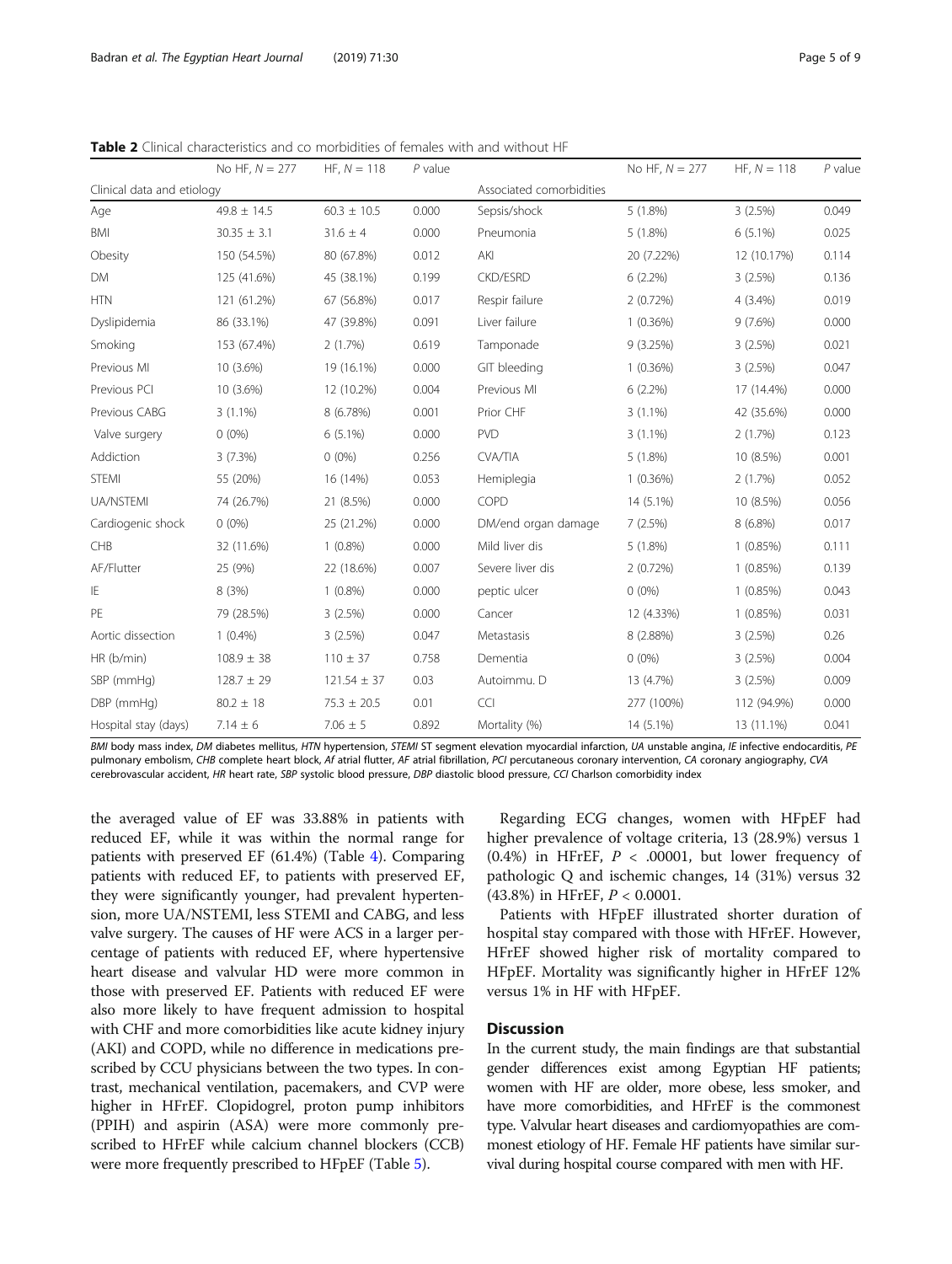<span id="page-5-0"></span>Badran et al. The Egyptian Heart Journal (2019) 71:30 Page 6 of 9

| <b>Table 3</b> Clinical characterestics, co-morbidities and medications |  |  |
|-------------------------------------------------------------------------|--|--|
| in HFrEF and HFpEF subgroups                                            |  |  |

|                                       | $\mathcal{P}$ . $\mathcal{P}$ and $\mathcal{P}$<br>HFrEF, $n = 73$ | HFpEF, $n = 45$ | $P$ value |
|---------------------------------------|--------------------------------------------------------------------|-----------------|-----------|
| Age (years)                           | $66.9 \pm 9$                                                       | $52.3 \pm 11$   | 0.0001    |
| Chest pain (CP)                       | 22 (30%)                                                           | $1(2.22\%)$     | 0.001     |
| Killip class                          |                                                                    |                 |           |
| $\overline{1}$                        | 7 (9.6%)                                                           | 4 (9%)          | 0.935     |
| Ш                                     | 4 (5.5%)                                                           | $2(4.44\%)$     | 0.915     |
| $\begin{array}{c} \hline \end{array}$ | 16 (22%)                                                           | 11 (24.44%)     | 0.887     |
| $\mathsf{IV}$                         | 44 (60.3%)                                                         | 27 (60%)        | 0.941     |
| Orthopnea                             | 50 (68.5%)                                                         | 30 (66.67%)     | 0.932     |
| <b>PND</b>                            | 12 (16.4%)                                                         | 4 (9%)          | 0.488     |
| Palpitations                          | 3 (4.12%)                                                          | 11 (24.44%)     | 0.004     |
| Syncope                               | 1 (1.4%)                                                           | $0(0\%)$        | 0.692     |
| Cough dry                             | 3 (4.12%)                                                          | $5(11.11\%)$    | 0.142     |
| Productive cough                      | 19 (26%)                                                           | 11 (24.44%)     | 0.339     |
| Edema                                 | 26 (35.6%)                                                         | 12 (26.67%)     | 0.256     |
| Previous MI                           | 13 (17.8%)                                                         | 6 (13.33%)      | 0.500     |
| Previous PCI                          | 9 (12.3%)                                                          | 3(6.67%)        | 0.380     |
| Previous CABG                         | 7 (9.6%)                                                           | $1(2.22\%)$     | 0.190     |
| Valve surgery                         | $1(1.4\%)$                                                         | $5(11.11\%)$    | 0.035     |
| <b>STEMI</b>                          | 16 (21.9%)                                                         | $0(0\%)$        | 0.002     |
| <b>STEMI</b>                          | 16 (21.9%)                                                         | $0(0\%)$        | 0.002     |
| UA/NSTEMI                             | 8 (11%)                                                            | 13(28.9%)       | 0.000     |
| <b>CHB</b>                            | 1 (1.34%)                                                          | $0(0\%)$        | 0.436     |
| AF/flutter                            | 10 (13.7%)                                                         | 12 (26.6%)      | 0.039     |
| ΙE                                    | $0(0\%)$                                                           | $1(2.2\%)$      | 0.077     |
| PE                                    | $1(1.34\%)$                                                        | 2 (4.44%)       | 0.303     |
| Aortic dissection                     | 1 (1.34%)                                                          | 2 (4.44%)       | 0.303     |
| Hypertension                          | $4(5.5\%)$                                                         | 11(24.44%)      | 0.000     |
| Prior HF                              | 20 (27%)                                                           | 8 (17.78%)      | 0.000     |
| <b>RHD</b>                            | $0(0\%)$                                                           | 4 (8.89%)       | 0.000     |
| Pacemaker                             | $1(1.4\%)$                                                         | $2(4.44\%)$     | 0.108     |
| ICD                                   | $1(1.4\%)$                                                         | $0(0\%)$        | 0.436     |
| <b>CVP</b>                            | 52 (71.2%)                                                         | 19 (42.2%)      | 0.002     |
| Endotracheal intubation               | 15 (20.5%)                                                         | $0(0\%)$        | 0.001     |
| Thazides                              | 22 (12.4%)                                                         | 8 (6.8%)        | 0.119     |
| Loop diuretics                        | 109 (61%)                                                          | 68 (57.6%)      | 0.535     |
| Nitrates                              | 103 (58%)                                                          | 67 (56.78%)     | 0.853     |
| Warfarin                              | 63 (35.4%)                                                         | 31 (26.3%)      | 0.099     |
| Clopedogril                           | 75 (42.1%)                                                         | 58 (49.2%)      | 0.235     |
| Hospital stay                         | $7.88 \pm 5.7$                                                     | $5.73 \pm 3.4$  | 0.02      |
| Sepsis                                | $1(1.4\%)$                                                         | $2(4.4\%)$      | 0.303     |
| Pneumonia                             | 4 (5.5%)                                                           | 2 (4.44%)       | 0.575     |
| Fever                                 | $0(0\%)$                                                           | $1(2.22\%)$     | 0.172     |
| Hemoptesis                            | 1 (1.4%)                                                           | 0(0.85%)        |           |

|  |                                          | <b>Table 3</b> Clinical characterestics, co-morbidities and medications |  |
|--|------------------------------------------|-------------------------------------------------------------------------|--|
|  | in HFrEF and HFpEF subgroups (Continued) |                                                                         |  |

|                        | HFrEF, $n = 73$      | HFpEF, $n = 45$            | $P$ value |
|------------------------|----------------------|----------------------------|-----------|
| Lanoxin toxicisty      | $0(0\%)$<br>$0(0\%)$ | $1(2.22\%)$<br>$1(2.22\%)$ |           |
| <b>CKD/ESRD</b>        | 3(4.12%)             | $0(0\%)$                   | 0.236     |
| Respiratory failure    | 2(2.7%)              | $2(4.44\%)$                | 0.511     |
| liver failure          | 3(4.12%)             | 6 (13.3%)                  | 0.067     |
| Tamponade              | $1(1.4\%)$           | $2(4.44\%)$                | 0.303     |
| GIT bleeding           | $1(1.4\%)$           | $2(4.44\%)$                | 0.303     |
| CCI                    | 71 (97.3%)           | 41 (91%)                   | 0.140     |
| Previous MI            | 13 (17.8%)           | 4 (4.44%)                  | 0.261     |
| AKI                    | 12 (16.4%)           | $0(0\%)$                   | 0.016     |
| <b>PVD</b>             | $1(1.4\%)$           | $1(2.22\%)$                | 0.549     |
| CVA/TIA                | 7(9.6%)              | 3(6.7%)                    | 0.518     |
| Hemiplegia             | 2(2.7%)              | $0(0\%)$                   | 0.322     |
| COPD                   | 7(9.6%)              | 3(6.67%)                   | 0.056     |
| Autoimmune             | 8 (11%)              | $0(0\%)$                   | 0.046     |
| Mild liver diseases    | $1(1.4\%)$           | $0(0\%)$                   | 0.436     |
| peptic ulcer           | $0(0\%)$             | $1(2.22\%)$                | 0.254     |
| Cancer                 | $1(1.4\%)$           | $0(0\%)$                   | 0.436     |
| Metasis                | $1(1.4\%)$           | $2(4.4\%)$                 | 0.303     |
| Dementia               | $1(1.4\%)$           | $2(4.44\%)$                | 0.336     |
| Rheumatic D            | $1(1.4\%)$           | $2(4.4\%)$                 | 0.303     |
| HIV                    | $0(0\%)$             | $1(2.22\%)$                | 0.254     |
| Cellulitis             | 3(4.12%)             | 6 (13.%)                   | 0.067     |
| Depression             | $0(0\%)$             | $2(4.4\%)$                 | 0.108     |
| Mechanical ventilation | 14 (19.2%)           | $1(2.22\%)$                | 0.007     |
| Pricardiocentesis      | $0(0\%)$             | $1(2.22\%)$                | 0.201     |
| PCI                    | 7 (9.6%)             | $0(0\%)$                   | 0.032     |
| Coronary angiography   | $5(6.8\%)$           | $0(0\%)$                   | 0.073     |
| Amiodarone             | 17 (9.6%)            | 7 (14.4%)                  | 0.200     |
| Unfractunated heparin  | 62 (34.8%)           | 34(28.8%)                  | 0.279     |
| LMWH                   | 100 (56.2%)          | 79 (67%)                   | 0.064     |
| Lytic therapy          | 45 (25.3%)           | 32 (27.1%)                 | 0.724     |
| Mortality              | 12 (16.4%)           | $1(2.22\%)$                | 0.01      |

BMI body mass index, DM diabetes mellitus, HTN hypertension, STEMI ST segment elevation myocardial infarction, UA unstable angina, IE infective endocarditis, PE pulmonary embolism, CHB complete heart block, Af atrial flutter, AF atrial fibrillation, PCI percutaneous coronary intervention, CA coronary angiography, CVA cerebrovascular accident, HR heart rate, SBP systolic blood pressure, DBP diastolic blood pressure

# Gender difference in clinical characteristics in CCU HF patients

The present study demonstrated gender differences in patients' clinical characteristics, comorbidities, and short-term outcome who were admitted to CCU. Female patients were characterized by older age, higher LVEF, lower prevalence of ACS, larger incidence of valvular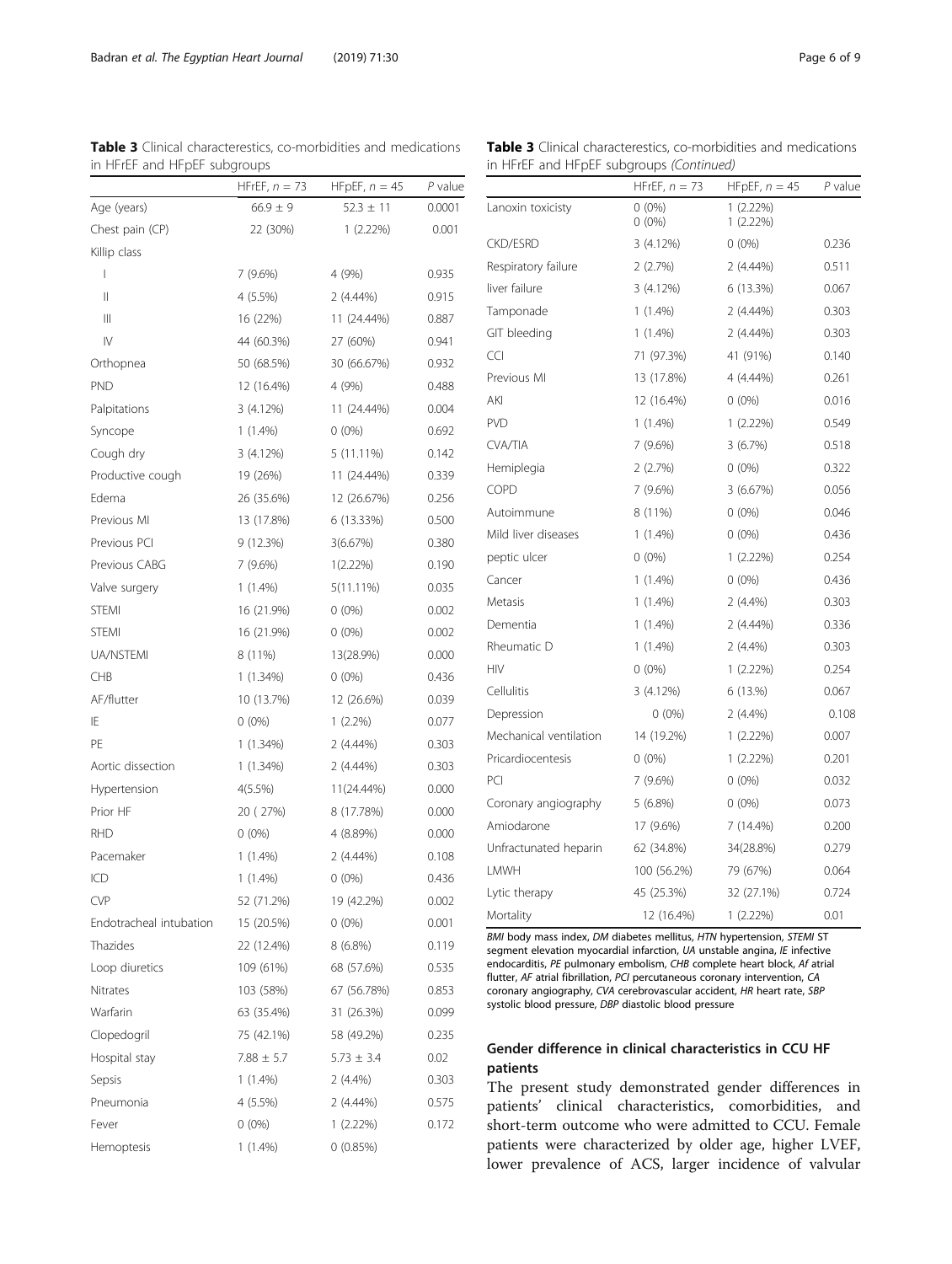<span id="page-6-0"></span>

heart disease, and cardiomyopathies in our study which is consistent with previous reports [[8,](#page-8-0) [9](#page-8-0)].

The clinical manifestations of HF appeared to be less severe in women compared with men, and women had lower NYHA functional class but similar laboratory workup despite the higher and preserved LVEF%. Treatment according to latest guidelines, however, was equally or even similar to that given to women compared with men. This is in contrast to previous reports from Japanese registry [[7](#page-8-0)].

# Women in CCU HF patients

While previous studies of HFpEF reported that the female sex is dominant in patients with HFpEF [[10](#page-8-0)], in the current study, the proportion of female to male in HFpEF was almost the same. The proportions of the females were 42% in the Japanese Diastolic Heart Failure Study (JDHF) [[11](#page-8-0)] and 45% in the Japanese Cardiac Registry of Heart Failure in Cardiology (JCARE-CARD) [[12](#page-8-0)], both studies enrolled Japanese patients. However, in the current

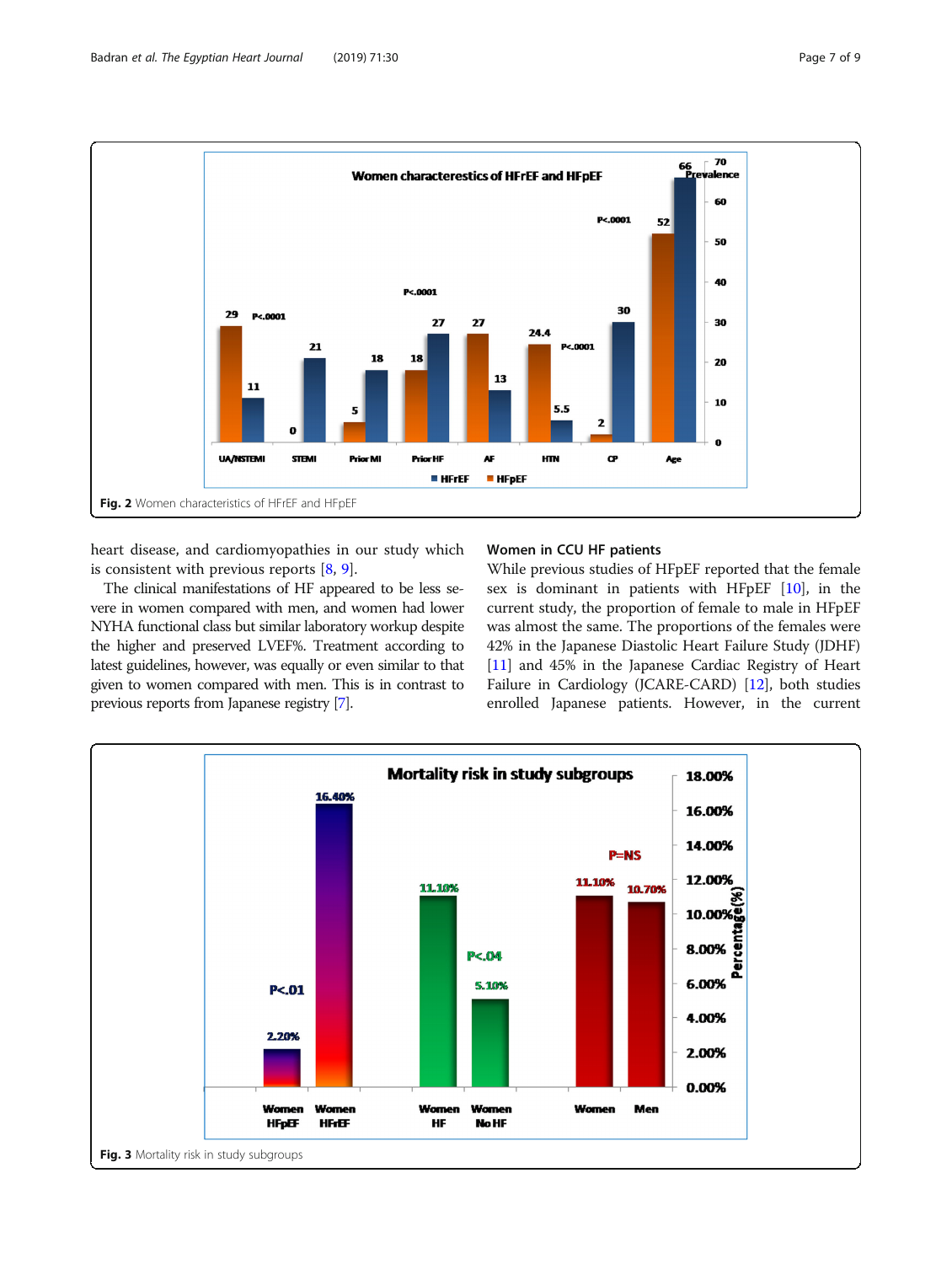<span id="page-7-0"></span>Table 4 ECHO findings in female HF types

|             |              | Mean             | $P$ value |
|-------------|--------------|------------------|-----------|
| LVEDd (mm)  | HF-REF       | $39.07 \pm 25$   | 0.004     |
|             | HF-PEF       | $17.53 \pm 22$   |           |
| LVESd (mm)  | <b>HFrEF</b> | $23.84 \pm 21$   | 0.025     |
|             | <b>HFpEF</b> | $15.05 \pm 20$   |           |
| IVS (mm)    | <b>HFrEF</b> | $5.42 \pm 5$     | 0.021     |
|             | <b>HFpEF</b> | $3.40 \pm 4$     |           |
| PWT (mm)    | <b>HFrEF</b> | $5.36 \pm 5$     | 0.018     |
|             | <b>HFpEF</b> | $3.30 \pm 4$     |           |
| EF%         | <b>HFrEF</b> | $33.88 \pm 12$   | 0.001     |
|             | <b>HFpEF</b> | $61.96 \pm 12$   |           |
| LA (mm)     | <b>HFrEF</b> | $21.50 \pm 19$   | 0.012     |
|             | <b>HFpEF</b> | $12.87 \pm 16$   |           |
| AO (mm)     | <b>HFrEF</b> | $28.26 \pm 16.5$ | 0.015     |
|             | <b>HFpEF</b> | $10.76 \pm 15$   |           |
| TAPSE (mm)  | <b>HFrEF</b> | $6.84 \pm 5.1$   | 0.235     |
|             | <b>HFpEF</b> | $8.65 \pm 4$     |           |
| EPASP (mm)  | <b>HFrEF</b> | $42.26 \pm 13$   | 0.503     |
|             | <b>HFpEF</b> | $40.12 \pm 20$   |           |
| E/A wave    | <b>HFrEF</b> | $1.47 \pm 1$     | 0.409     |
|             | <b>HFpEF</b> | $1.67 \pm 1$     |           |
| E/e' wave   | <b>HFrEF</b> | $18.31 \pm 9.5$  | 0.023     |
|             | <b>HFpEF</b> | $23.62 \pm 12$   |           |
| <b>RWMA</b> | <b>HFrEF</b> | 62 (85%)         | 0.002     |
|             | <b>HFpEF</b> | 27 (60%)         |           |

HFrEF heart failure with reduced ejection fraction, HFpEF heart failure with preserved ejection fraction, LVEDd left ventricular end diastolic diameter, LVESd left ventricular end systolic diameter, IVS interventricular thickness, PWT posterior wall thickness, EF% ejection fraction, LA left atrium, Ao aortic root diameter, TAPSE tricuspid annular plane systolic excursion, EPASP estimated pulmonary artery systolic pressure, E?A mitral flow early diastolic velocity, A mitral inflow atrial diastolic velocity, E/e mitral flow early diastolic velocityto early diastolic mitral annular velocity, RWMA regional wall motion abnormalities

registry, the proportion of HFpEF in female HF patients was similar to men: 73 (61.9%) had HFrEF versus 113 (63.5%) in men,  $P = 0.345$  while 45(38.1%) had HFpEF in women versus 65 (36.5%) in men,  $P = 0.378$ .

The clinical characteristics of the study population were almost comparable to those of the ADHERE and OPTIMIZE-HF [\[6](#page-8-0), [7](#page-8-0)]. HF patients with reduced EF were older, more obese, and more likely to have ACS. They were less likely to have a hypertension or valvular HD.

Higher prevalence of HFrEF in female patients most likely reflects the impact of age on cardiac structure and the high prevalence of coronary artery disease in this group of HF patients. HFpEF female patients had higher prevalence of hypertension and atrial fibrillation, which may possibly be a consequence as well as a causative factor for clinical presentation of such type of HF.

Table 5 Medications in women with HFrEF and HFpEF subgroups

|                        | HFrEF, $n = 73$ | HFpEF, $n = 45$ | $P$ value |
|------------------------|-----------------|-----------------|-----------|
| Thazides               | 5(6.85%)        | 3(6.7%)         | 0.969     |
| Loop diuretics         | 40 (54.8%)      | 28 (62.22%)     | 0.428     |
| Nitrates               | 39 (53.4%)      | 28 (62.22%)     | 0.349     |
| Warfarin               | 17 (23.3%)      | 14 (31.11%)     | 0.348     |
| Clopidogril            | 41 (56.2%)      | 17 (37.8%)      | 0.052     |
| CCB                    | 2(2.74%)        | 6 (13.33%)      | 0.026     |
| Amiodarone             | 10 (13.7%)      | 7 (15.6%)       | 0.780     |
| Unfractunated heparin  | 19 (26.02%)     | 15 (33.33%)     | 0.395     |
| LMWH                   | 52 (71.23%)     | 27 (60%)        | 0.208     |
| Lytic therapy          | 24 (32.88%)     | 8 (17.8%)       | 0.073     |
| Aldosterone antagonist | 32 (43.8%)      | 18 (40%)        | 0.682     |
| Digixon                | 19 (26.03%)     | 13 (28.9%)      | 0.734     |
| PPIH blockers          | 55 (75.34%)     | 42 (93.3%)      | 0.013     |
| Warfarin A             | 10 (13.7%)      | 12 (26.7%)      | 0.079     |
| ASA                    | 60 (82.2%)      | 28 (62.22%)     | 0.016     |
| Beta-blockers          | 27 (37%)        | 18 (40%)        | 0.743     |
| <b>ACEI</b>            | 38 (52.1%)      | 22 (49%)        | 0.738     |
| ARBs                   | 8 (11%)         | 10 (22.22%)     | 0.098     |
| Statin                 | 58 (79.5%)      | 32 (71.1%)      | 0.301     |

CCB calcium channel blockers, LMWH low molecular weight heparin, ASA acetyl salsylic acid, ACEI angiotensin converting enzyme inhibitor, ARBS angiotensin receptor blockers

Additionally, respiratory failure, hepatic failure, cellulites, anemia, and hypo-albuminemia are the common comorbidities compared to men. Anemia is a strong predictor of mortality and morbidity in HF patients [\[5](#page-8-0), [9](#page-8-0)], also appeared to be highly prevalent in our study, might be explained by renal dysfunction, older age, and more obesity that seems to explain the large discrepancy.

Basic HF therapy in the form of diuretics, reninangiotensin system (RAS) inhibition, ACE-inhibitors, or angiotensin receptor blockers in 66% and aldosterone antagonist in 42% were similarly utilized in both women and men. These percentages are noticeably higher compared to Asian AHF registry [\[10\]](#page-8-0) where ACEI/ARBS used in only 37% and spironolactone in 34%. Actually, the worse renal function in Asian registry (creatinine clearance 69 ml/min in this young population) could be an explanation. In accordance to our registry, the lower use of beta-blockers in 34% and 24% in Asian registry is considered and might reflect the concern of worsening HF in patients with already advanced syndrome. Digoxin and nitrates are easily available drugs traditionally but employed modestly in women with HF, it may reflect slower adoption of contemporary HF management and/ or lower cost of these drugs [\[13\]](#page-8-0).